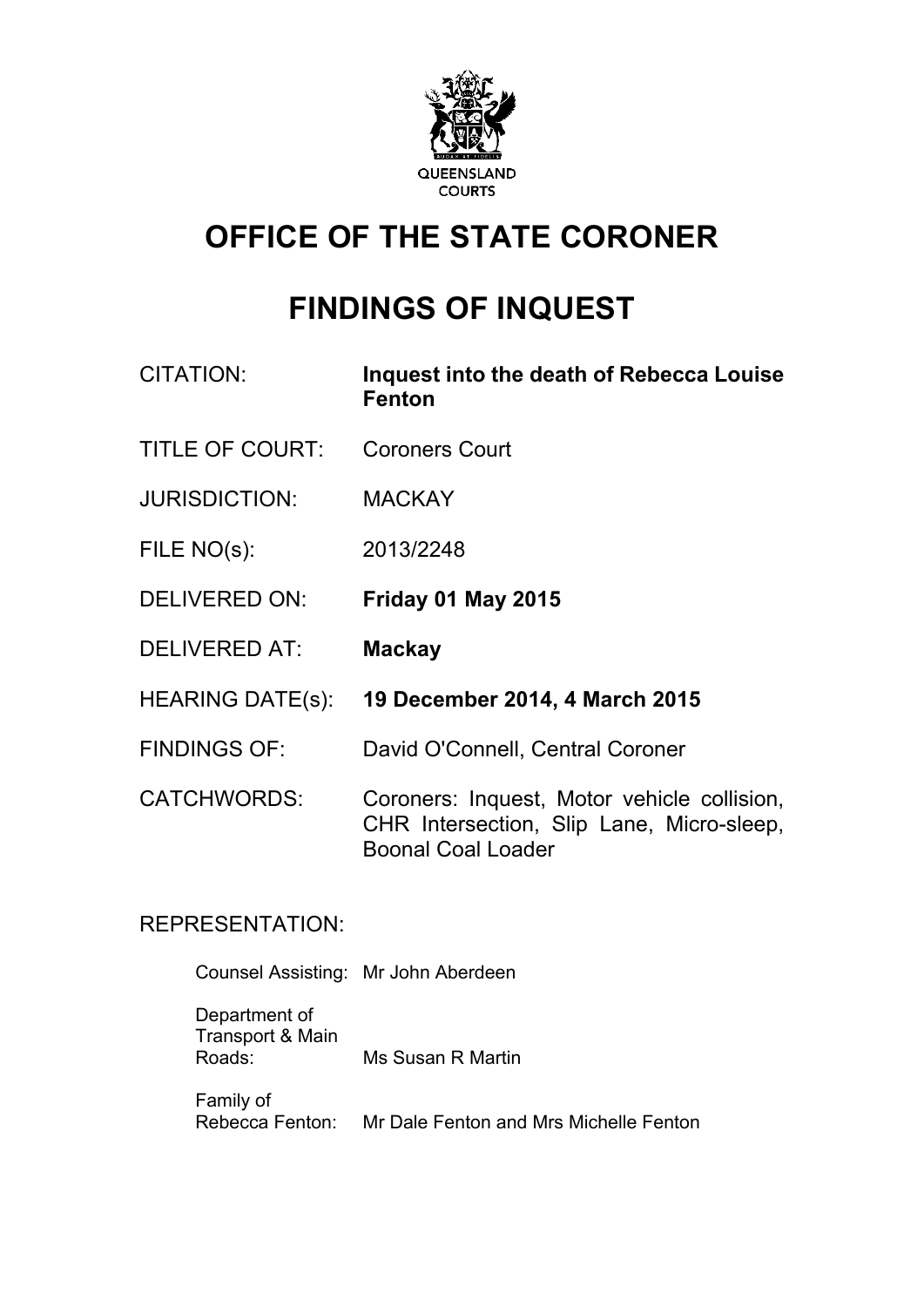# **Introduction**

- [1]. On 24 June 2013 Rebecca Louise Fenton was involved in a fatal traffic accident. She was the driver of a vehicle which 'rear-ended' a second vehicle which was stationary on the Capricorn Highway as it was waiting to turn right. The place where the accident occurred would be considered by many to be an intersection with a highway but due to a curious anomaly<sup>1</sup> this intersection had no intersection features in her direction of travel, such as a dedicated slip lane (for overtaking on the left), or a channelised right turn lane to allow turning vehicles to safely wait, and turn right.
- [2]. Why I consider it curious is because the Capricorn highway is the major highway from Rockhampton to Longreach, and the intersection where the incident occurred records more than 3300 vehicle movements per day as it is the entry to a number of coal mine pits.
- [3]. This inquest examines the circumstances of the traffic accident and what is appropriate to prevent its repetition.

#### **Tasks to be performed**

- [4]. My primary task under the Coroners Act 2003 is to make findings as to who the deceased person is, how, when, where, and what, caused them to die<sup>2</sup>. In Miss Fenton's case there is no real contest as to who, when, where, or what caused her to die. The real issues are directed to how she died, and the appropriate recommendations to be made to prevent the incidents re-occurrence.
- [5]. Accordingly the List of Issues for this Inquest are:-
	- 1. The information required by section 45(2) of the *Coroners Act 2003*, namely: who, how, when, where, and what, caused Miss Fenton's death,
	- 2. What was the reason that Miss Fenton did not slow down, or steer to the left, as she approached the intersection of the Capricorn highway and Yarrabee Haul Road?
	- 3. Would a differently configured intersection, e.g. a CHR type intersection, reduce the risk of similar incidents occurring in the future?
	- 4. Should the default speed limit of 100 km/h be reviewed in respect of this intersection?

 $<sup>1</sup>$  whilst the Department of Transport & Main Roads would not consider it an anomaly it clearly</sup> is when the *Transport Infrastructure Act* says that is not an intersection, yet the *Transport Operations (Road Use Management) Act* definition says it is. One may think this has the makings of a plotline for an episode of the clever, and at times very perceptive, television parody show "Yes Minister".

 $2$  Coroners Act 2003 s. 45(2)(a) – (e) inclusive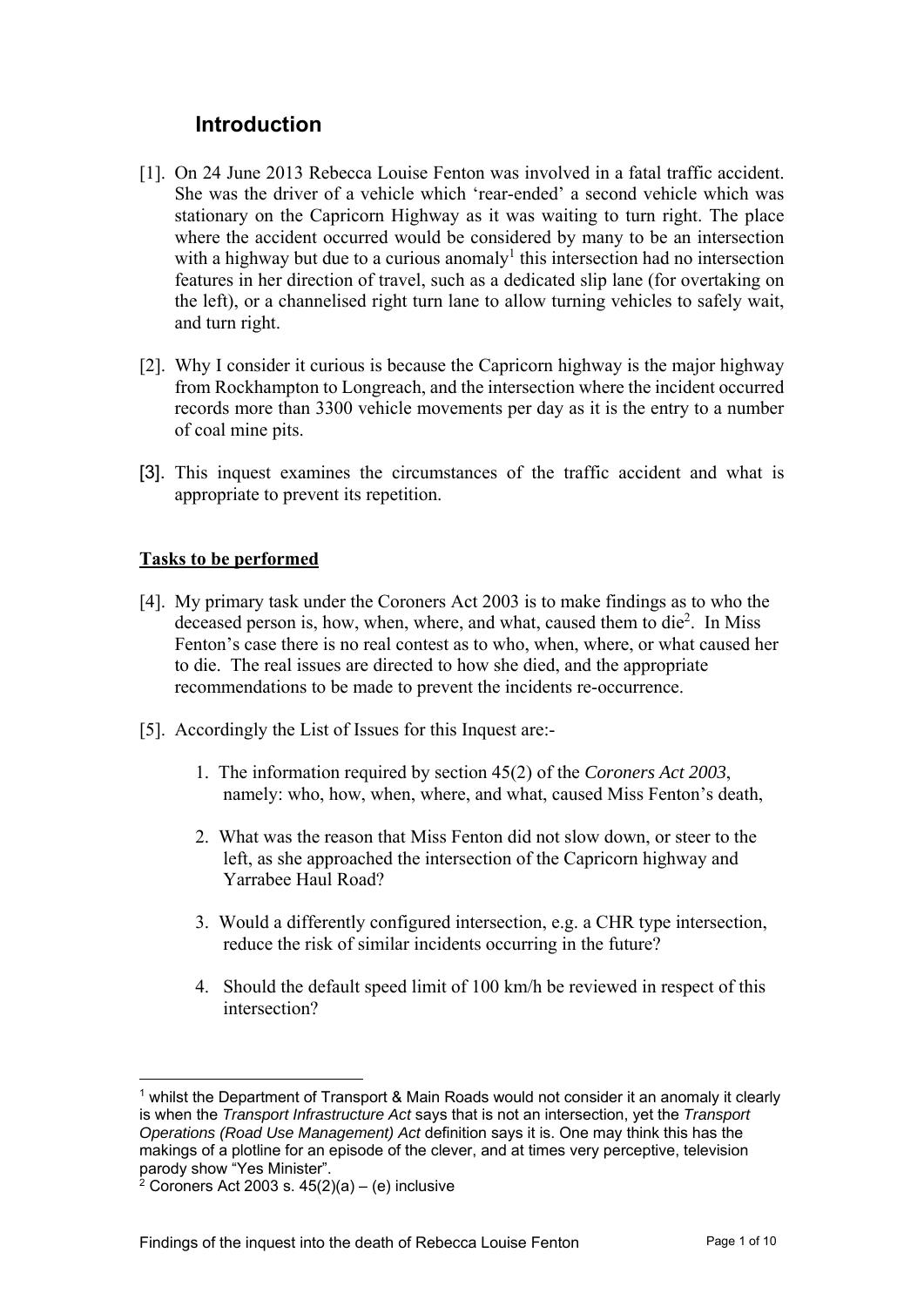- 5. Should there be increased signage, road markings, and/or warning lights installed to warn westbound traffic of the existence of the approaching intersection?
- 6. Could the presence of the Boonal Coal Loader affect an approaching driver's perception of a vehicle waiting to turn right at the intersection? and
- 7. While the intersection in its present form continues to be in use, could a broken white fog line opposite the Yarrabee Haul Road junction be more likely to alert a westbound driver to the possibility of driving to the left of a vehicle waiting to turn right?
- [6]. The second task in any inquest is for the coroner to make comments on anything connected with the death investigated at an inquest that relate to public health or safety, the administration of justice, or ways to prevent deaths from happening in similar circumstances in the future<sup>3</sup>.
- [7]. The third task is that if I reasonably suspect a person has committed an offence<sup>4</sup>, committed official misconduct<sup>5</sup>, or contravened a person's professional or trade, standard or obligation<sup>6</sup>, then I may refer that information to the appropriate disciplinary body for them to take any action they deem appropriate.
- [8]. In these findings I address these three tasks in their usual order, section 45 Findings, section 46 Coroners Comments, and then section 48 Reporting Offences or Misconduct<sup>7</sup>.

## **Factual Background & Evidence**

- [9]. On 24 June 2013, a little after 7:30 AM, Miss Fenton's small hatchback sedan, a Hyundai Getz, crashed into the rear end of a grey coloured Mazda trayback utility, which was then stationary on the highway waiting to turn right into the Yarrabee Haul Road.
- [10]. Miss Fenton received serious injuries in the traffic accident and was pronounced deceased at the scene. The police were tasked to investigate the circumstances of the traffic accident.

## Investigations into the incident:

[11]. The police produced a comprehensive investigation report. Their report established that there were no circumstances, such as environmental factors, rain

 $3$  ibid s.46(1)

 $4$  Ibid s.48 $(2)$ 

 $5$  Ibid s.48 $(3)$ 

 $6$  Ibid s.48 $(4)$ 

 $7$  I have used headings, for convenience only, for each of these in my findings.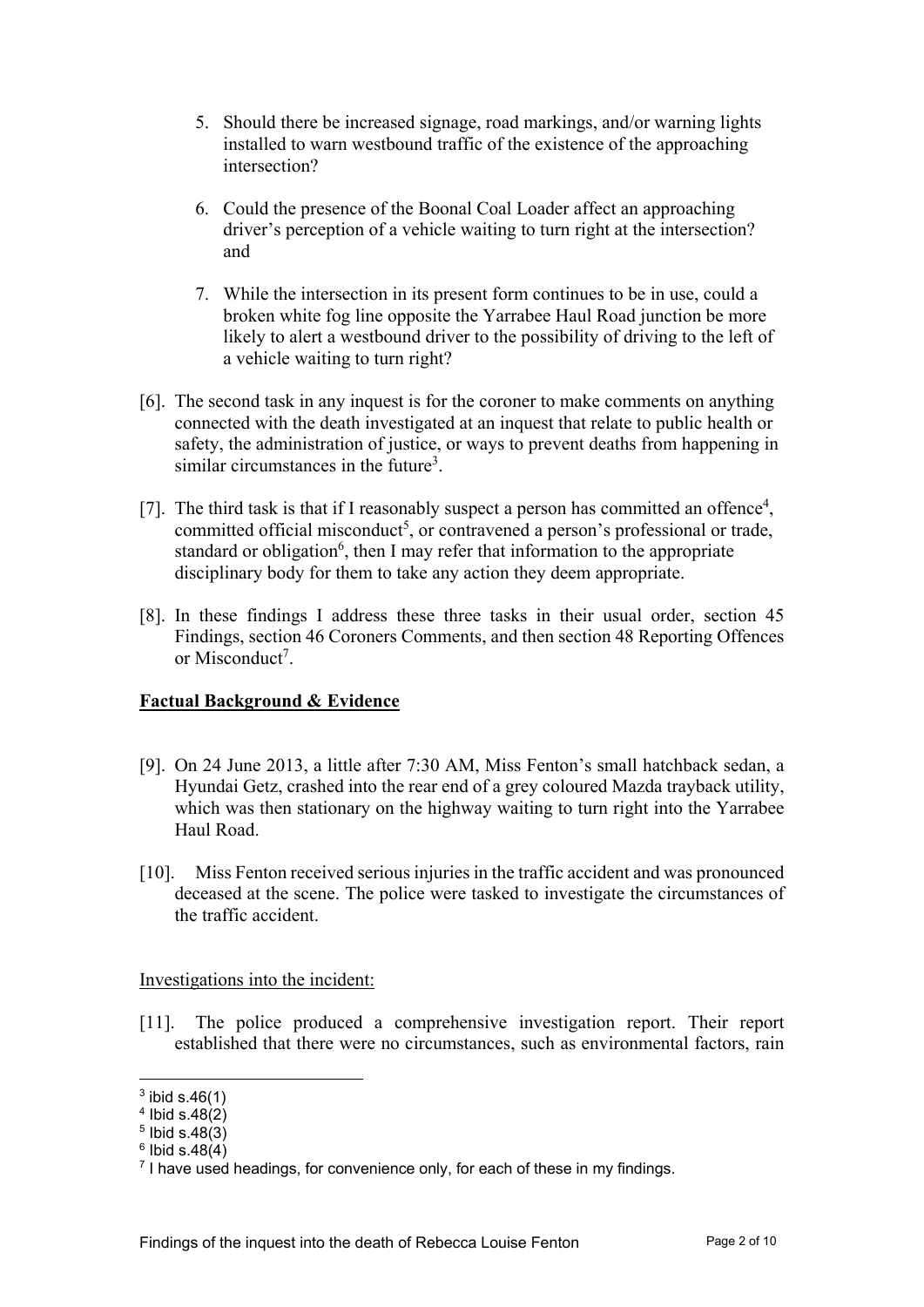or direct sunlight, nor road surface defects such as a pothole or pooled surface water, nor third motor vehicle or other road user, involved in the traffic accident other than Miss Fenton's vehicle and the utility.

- [12]. Their further investigations established that all times the driver of the grey utility had been driving appropriately and was stationary on the highway whilst waiting to turn into the Yarrabee Haul Road which the driver was permitted to do. Further investigations into the accident established that there was no defect in relation to either vehicle and it appeared that Miss Fenton had been driving at all times within the posted speed limit of 100 km/h. For some reason she had failed to see the stationary utility until at the last moment, as it was found she had applied her brakes heavily, and had begun to steer to the left to go around the utility. Tragically she commenced this manoeuvre too late and struck at speed the rear of the utility.
- [13]. The result of the police investigation focused on driver inattention, driver distraction by surrounding features, and the configuration of the intersection, as possible causes of the accident.
- [14]. I should state at this time that in no way is it considered that the driver of the grey utility was in any way responsible for the accident. That driver was simply performing a turn at the intersection which they were entitled to.
- [15]. In respect of driver distraction the police noted that the Boonal coal loader appeared in the driver's field of vision past the intersection. It may have been that the grey coloured stationary vehicle was in some way silhouetted on the coal loader located in the background. This phenomena is commonly known as 'inattentional background' distraction. Due to the thoroughness of the police investigation they re-created the driving circumstances approximately one year later and conducted a number of drive-throughs at the intersection to replicate the circumstances. I appreciate this was not a scientific exercise and so not entirely precise, it is merely indicative<sup>8</sup>. The recreation did assist to establish that at approximately 7:30 AM, the time of her accident, it is possible that a vehicle situated in the position that the utility was can become partly 'obscured', and by this I mean it appears to fade into the background of the coal loader, which is a few hundred metres further up the road (the coal loader passes entirely across the highway at that point).
- [16]. The police thought it possible that Miss Fenton may not have seen, or been able to precisely distinguish, the stationery utility in the foreground due to it merging into the background item.
- [17]. I should note that as the utility was certified to be used on a mine site, and this vehicle specifically in the mine site pits, it had fitted to it additional, high mounted, 'stop' and 'turn' lights, and these lights had their operation checked weekly. Even though the utility had these extra features, which I find were operational at the time, Miss Fenton did not recognise the vehicle in sufficient time to avoid the accident.

<sup>&</sup>lt;sup>8</sup> And accordingly I only give it the appropriate due weight in those circumstances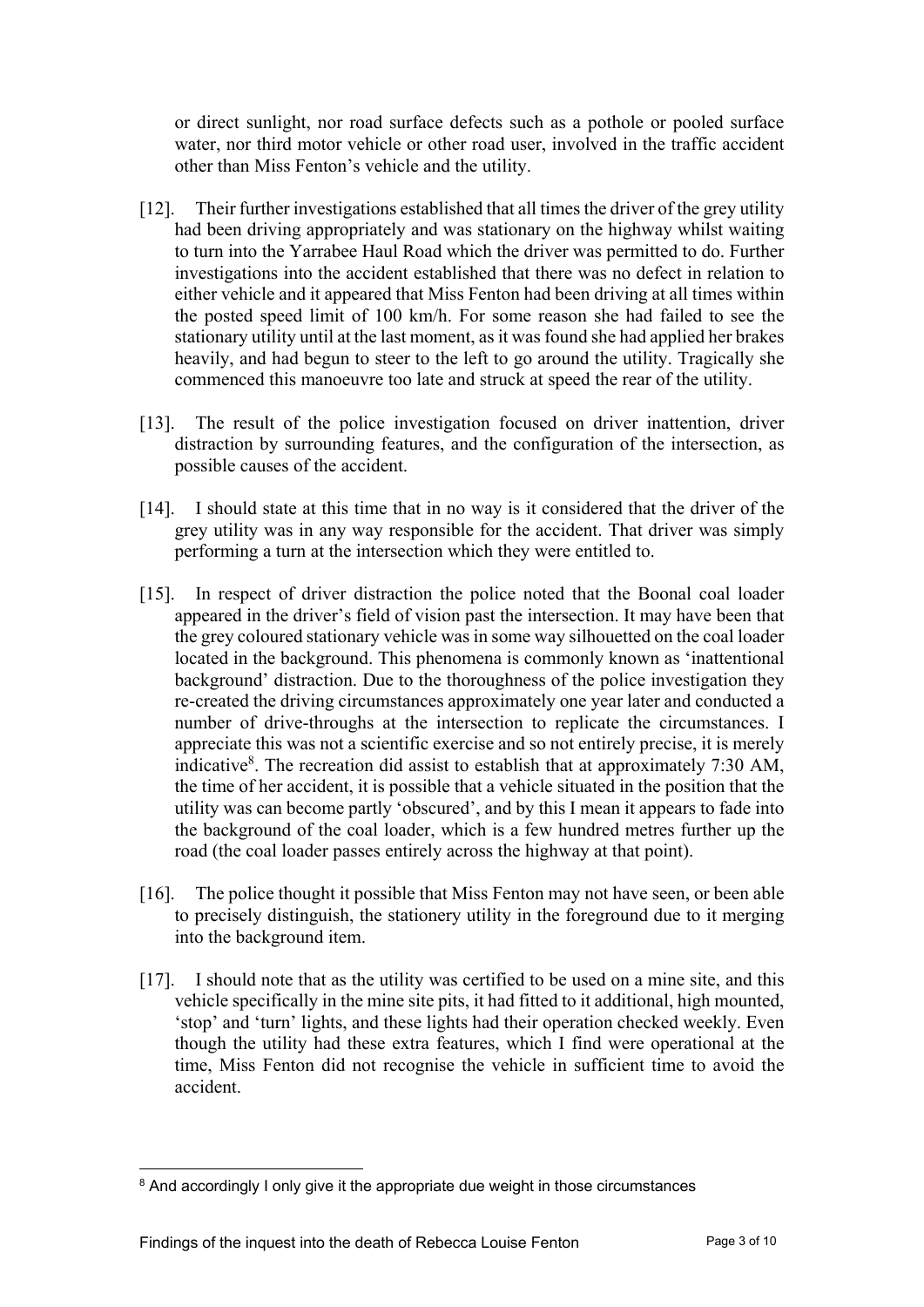- [18]. The police investigation established that prior to the accident Miss Fenton had slept well the night before. While she and her partner departed their accommodation at approximately 4:30 AM, her partner drove most of that morning while she rested in the passenger seat. She only commenced driving at a location known as Black Hill pit approximately 15 minutes before the incident. Black Hill pit is located just east of the township of Bluff and here they stopped for a short time. Just prior to the incident occurring Miss Fenton, responsibly, asked her partner to send a text message to her mother. While she dictated the text message her partner entered it on her mobile telephone and then sent it. A short while after it was sent she asked her partner to check if the message had been sent, which is not an uncommon thing to do when travelling through rural areas of limited mobile telephone reception. Her partner confirmed that the message was sent and he then placed the mobile telephone back in the centre console. Clearly Miss Fenton was not distracted by the mobile telephone at the time of the accident as she purposely  $did$  not use it<sup>9</sup>.
- [19]. It was suggested to me that Miss Fenton may have experienced the phenomena known as a 'micro-sleep' which caused her inattention to the task of driving. Of course it is not possible to examine at autopsy if a micro-sleep occurred but one can look to the whole of the circumstantial evidence to consider if it is likely or unlikely to have occurred. I note that she had slept well the night prior, and whilst she rose early she had rested in the car on the way to the location and had only been driving for just 15 minutes prior to the incident occurring. The circumstances surrounding the text message indicated that her mind was active at that time. In Miss Fenton's case, considering all the circumstances that occurred that day, particularly as her mind was directed to the enquiry she was making of her mother, I consider it very unlikely that she suffered a micro-sleep just prior to the incident occurring. Accordingly I reject any suggestion that she suffered a micro-sleep.
- [20]. The police reconstruction of the incident approximately one year later is of some interest<sup>10</sup>. What they re-created, and did show, was that at around 7:30 AM a vehicle stopped at the intersection may be seen as partly obscured, or perhaps more properly stated, becomes superimposed, on the background structure of the Boonal coal loader which is located quite some distance away from the intersection. The Coal Loader is shown in the below photo:-

<sup>&</sup>lt;sup>9</sup> She also wore a pendant which read 'Arrive Alive, don't text and drive' (see exhibit A3). although this in incidental, and not determinative of the use of her mobile telephone, it does demonstrate her approach to its' use

 $10$  I am able to receive it in evidence, see s. 37(1) Coroners Act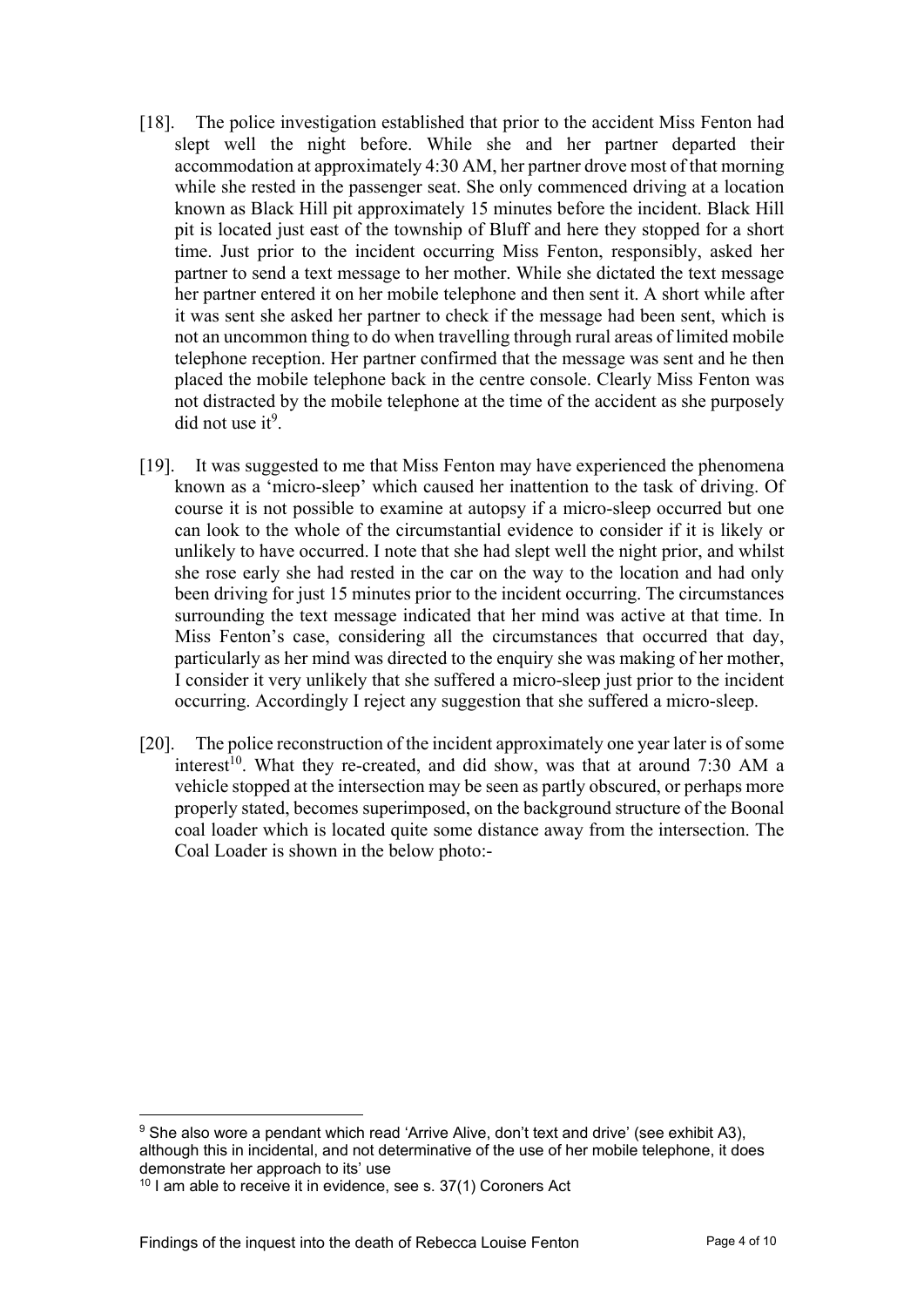

Photo  $1^{11}$ 

- [21]. In addition the fact that the vehicle in front of her was grey in colour would not have assisted in its' differentiation against the Boonal coal loader background. Accordingly whilst I cannot say that she suffered from inattentional background distraction I am unable to exclude it as a possible cause of the incident.
- [22]. The next aspect of a possible cause is the intersection itself. I appreciate that the Department of Transport & Main Roads refers to it as a road junction, which it is when considering the definition in the *Transport Infrastructure Act*. That is the highway is a state-controlled road which has at that location a permitted private access road. What adds confusion to the matter is that under the *Transport Operations (Road Use Management) Act* the meeting of two roads, whether they be state controlled or private access, constitutes an 'intersection' which this clearly is. My coronial function is to assess what occurred at this traffic accident between road users, and I am not looking at the issue of who is responsible for issues such as any upgrade, or contributions, to the intersection, so I adopt the understanding that it is an intersection and will use that term throughout.
- [23]. At the inquest the Department of Transport & Main Roads conceded that the intersection should be upgraded to a CHR intersection for westbound traffic. Their position is changed from their earlier position advised to the Office of the State Coroner. Clearly the Department gave the matter further consideration, and or received very good advice, such that they now support the intersection upgrade.

l <sup>11</sup> See exhibit B.1 photo 44 page 3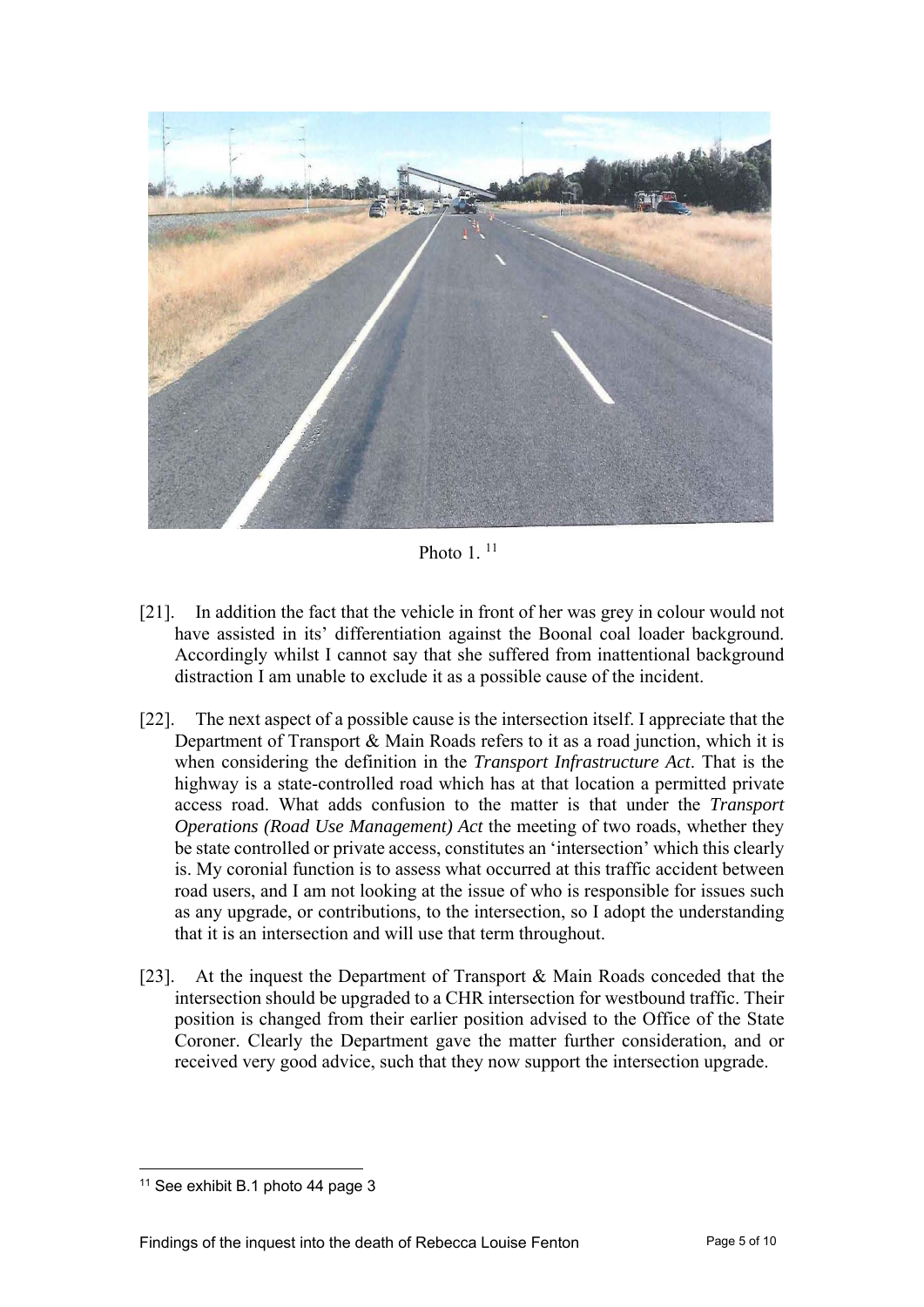- [24]. They are to be commended on taking that approach. This approach also saved considerable time and consideration of whether the intersection justifies<sup>12</sup> a CHR intersection treatment.
- [25]. What a CHR intersection achieves is to provide a dedicated right turn lane for vehicles which need to stop on the road and give way to other traffic before turning right. An example of a CHR intersection treatment is shown below:-





- [26]. The driver of the grey utility gave evidence that he used this intersection regularly. He described the present right turn from the highway, where one needs to stop on the highway, as leaving the driver "feeling awkward", like a "sitting duck", and "vulnerable", which were the expressions he used in his evidence. This is an entirely reasonable apprehension to have in the circumstances. Why this is significant is that the intersection has approximately 3325 vehicle movements per  $day<sup>14</sup>$ . It is certainly not, on any view, a minor intersection<sup>15</sup> with that volume of vehicle movements.
- [27]. There was a great deal of evidence suggesting that the intersection already has a 'slip-lane' to allow vehicles to pass to the left of any vehicle stopped and turning

<sup>&</sup>lt;sup>12</sup> The terminology is 'warrants', i.e. exceeds certain thresholds, and on the most recent traffic study by Cardno (see exhibit F2) clearly it does meet, indeed exceeds, the required warrants <sup>13</sup> See exhibit B.1 Google Image page 18

<sup>&</sup>lt;sup>14</sup> See exhibit F2, and this was as at 2011, and growth in traffic numbers has steadily increased each year, indeed as at 2012 the count suggests it now exceeds 3500 vehicle movements per day through that point of the highway. In addition the volumes clearly 'warrants' a CHR turn treatment based on the documented traffic studies (again see exhibit F2, particularly appendix B). Exhibit B4 refers to 3270 vehicles as at 2013.

<sup>&</sup>lt;sup>15</sup> Although the local Department of Main Roads manager had difficulty advising what is the precise delineation point based on a traffic count between a 'major' and 'minor' intersection but it appears the traffic count or use merely needs to exceed the required point of the curve of the 'Warrants' for a particular intersection treatment type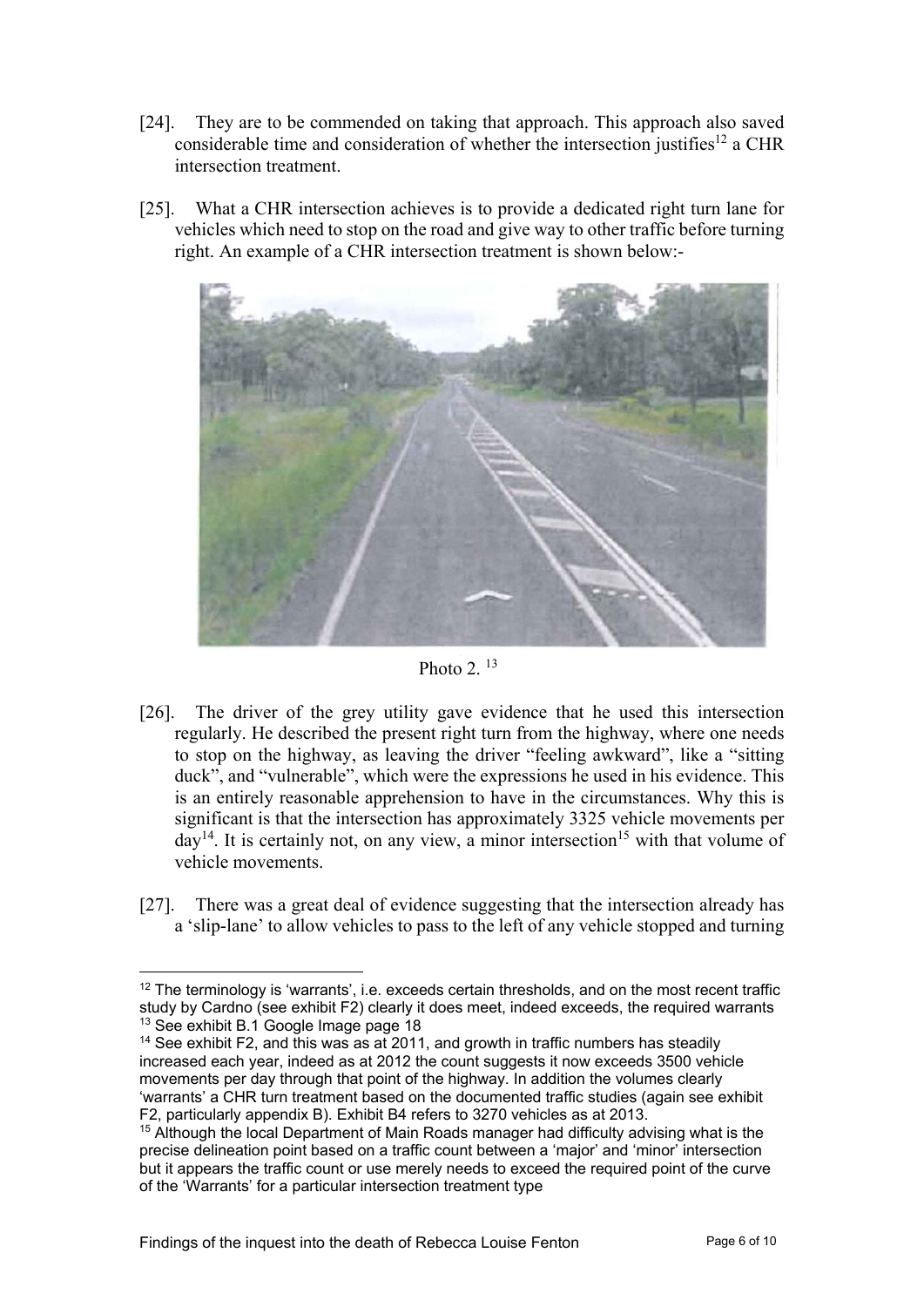right. A photograph of this 'alleged' slip-lane is shown in Photo 1 in these Inquest Findings.

- [28]. Whilst the Department of Transport & Main Roads personnel might consider it a slip lane, I am an experienced road user and merely view it as a widened road shoulder because there is no dedicated slip-lane indicated by any line markings. In fact the fog-line is marked as a continuous, or unbroken, white line and even has audible lane markers<sup>16</sup>, which two features clearly do not direct a driver to go to the left of any driver turning right. Further the road shoulder is just 3.0 metres wide before reaching the grass verge, whereas a proper traffic lane is 3.6 metres wide. It is only too easy to see a calamity occurring if a B-double semi-trailer configuration travelling at 100 km/h attempted to try and thread its' way through on the road shoulder to try and pass a stationary vehicle turning right $17$ .
- [29]. Accordingly I find that the present configuration of the intersection did contribute to the accident occurring because its present configuration does not direct a driver to the left, to move around the driver who is stationary and turning right.
- [30]. Accordingly I find that the cause of the accident was the configuration of the intersection, together with momentary driver inattention. The source of that driver inattention I am unable to precisely determine but I can specifically exclude factors such as alcohol, excessive speed, inappropriate driving behaviour or what is more commonly termed 'hooning' or reckless driving, the use of a mobile telephone whilst driving, fatigue or micro-sleep (as was submitted to me by one party), illicit drugs, or prescription medication, as a cause or contributing circumstance of the incident.

## **List of Inquest Issues Answers**

#### **Coroners Act s. 45(2): 'Findings'**

- [31]. Dealing with the list of issues for this inquest my findings are as follows.
- [32]. Issue 1. My primary task is the information required by section 45(2) of the *Coroners Act 2003*, namely:
	- a. Who the deceased person is Rebecca Louise Fenton<sup>18</sup>,
	- b. How the person died Ms Fenton died due to a combination of her own momentary driver inattention, the precise reason for which I am unable to determine, and the inadequate intersection treatment at the scene where the incident occurred.

<sup>&</sup>lt;sup>16</sup> Audible line markers are raised markers applied to a lane's extremities, common on rural roads, to cause noise and steering wheel vibration to alert a driver that their vehicle is straying from their marked lane

 $17$  And the present vehicle count (as at 2013) for that intersection shows more than 22% of all vehicles are trucks of some description, which reflects the industrial activity in the area generated by the nearby coal mine pits, see exhibit B4

<sup>&</sup>lt;sup>18</sup> See exhibit A1 QPS Form 1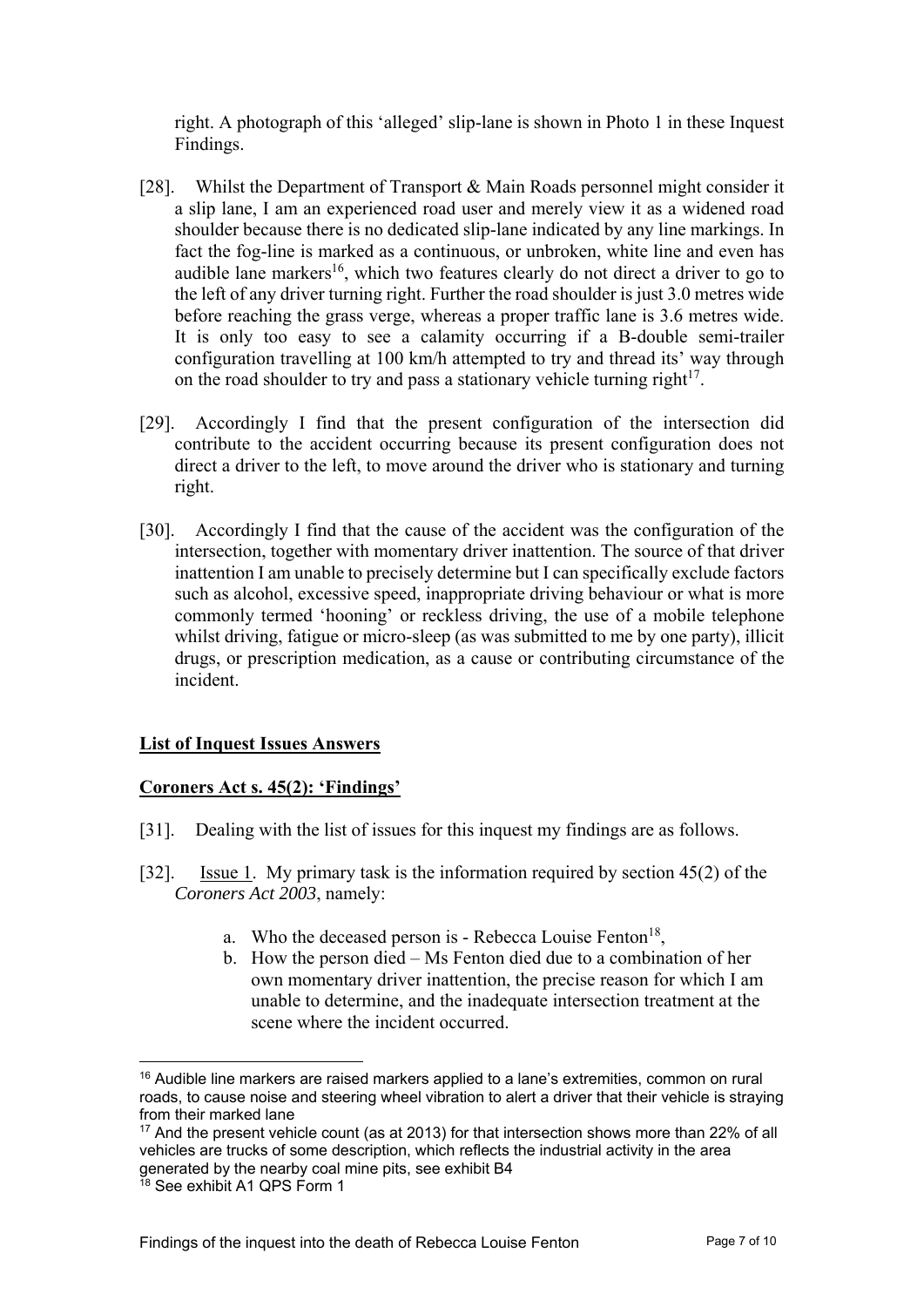- c. When the person died  $-24$  June 2013<sup>19</sup>,
- d. Where the person died Capricorn Highway, approximately 9 km east of Blackwater, Queensland<sup>20</sup>, and
- e. what caused the person to die Multiple injuries, due to motor vehicle trauma<sup>21</sup>
- [33]. Issue 2. What was the reason that Miss Fenton did not slow down, or steer to the left, as she approached the intersection of the Capricorn Highway and Yarrabee Haul Road?
- [34]. The cause of the accident was the configuration of the intersection, which I find to be inadequate, together with momentary driver inattention, although the source of that driver inattention I am unable to precisely determine.
- [35]. Issue 3. Would a differently configured intersection, e.g. a CHR type intersection, reduce the risk of similar incidents occurring in the future?
- [36]. Clearly a differently configured intersection, namely a CHR type intersection, would reduce the risk of similar accidents in the future<sup>22</sup>.
- [37]. Issue 4. Should the default speed limit of 100 km/h be reviewed in respect of this intersection?
- [38]. Once a CHR type intersection is created there is no issue in retaining the 100 km/h speed limit. Whether the speed limit should be reduced until that CHR intersection is created is a decision for the Department of Main Roads to consider.
- [39]. Issue 5. Should there be increased signage, road markings, and/or warning lights installed to warn westbound traffic of the existence of the approaching intersection?
- [40]. Increased signage and road markings are not the solution to the issue. The solution is a CHR intersection. I note that the Department of Transport & Main Roads has already commenced the process to install increased signage for westbound traffic, which is simply an interim measure, and appropriate, until the proper intersection treatment solution is completed.
- [41]. Issue 6. Could the presence of the Boonal Coal Loader affect an approaching driver's perception of a vehicle waiting to turn right at the intersection?
- [42]. I find that at certain times of the day the presence of the Coal Loader may affect a driver's perception, or recognition, of a vehicle waiting to turn right at the intersection. The CHR intersection treatment removes the waiting vehicle from the vulnerable lane of through traffic, thereby removing the effect of inattentional distraction for a driver.

<sup>19</sup> See exhibit A2 Life Extinct Form

<sup>20</sup> See exhibit A2 Life Extinct Form

<sup>21</sup> See exhibit A3, Form 3 Autopsy Certificate

 $22$  And the studies show by a factor of 52:1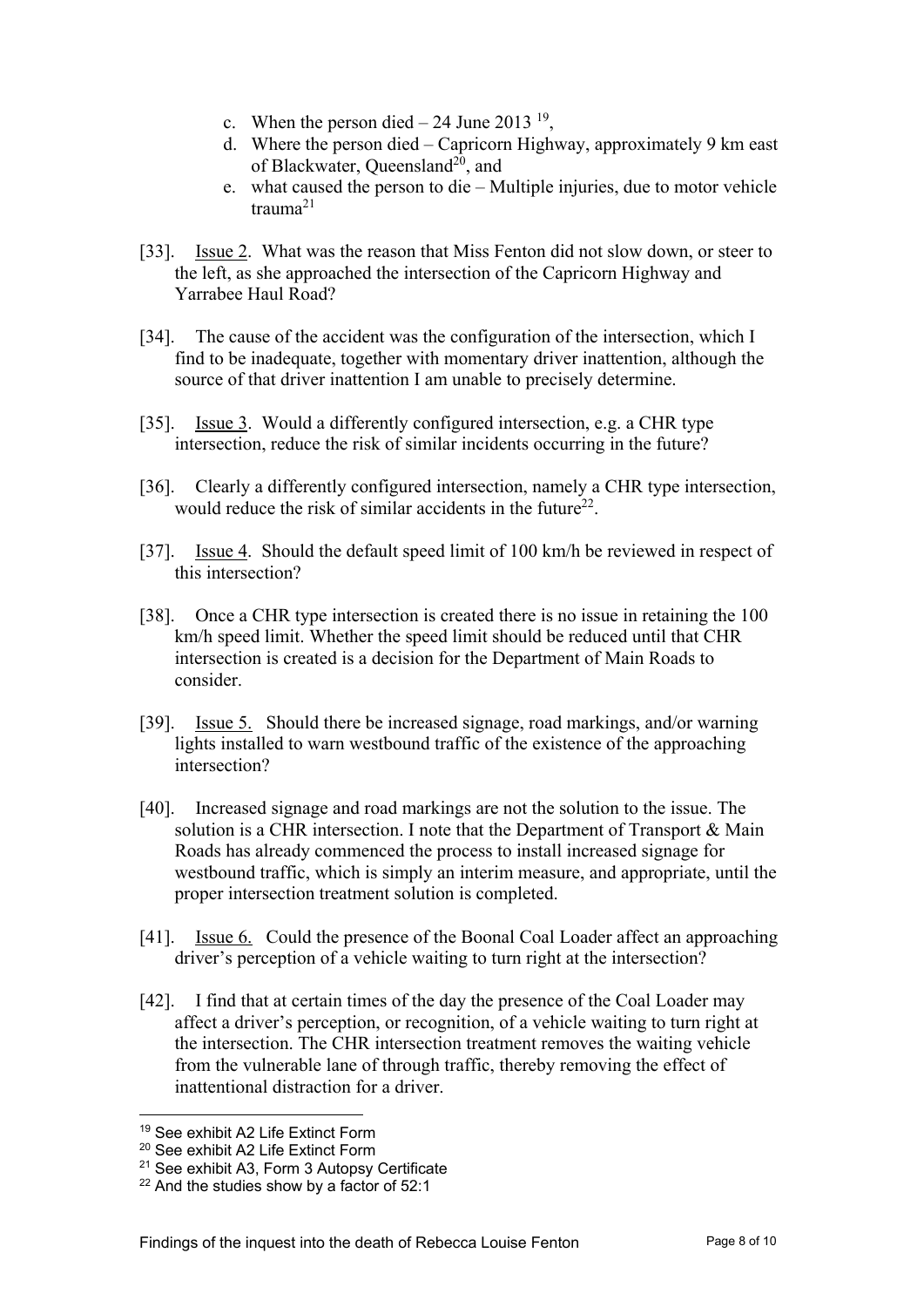- [43]. Issue 7. While the intersection in its present form continues to be in use, could a broken white fogline opposite the Yarrabee Haul Road junction be more likely to alert a westbound driver to the possibility of driving to the left of a vehicle waiting to turn right?
- [44]. Certainly the use of a broken white fog line opposite the intersection, in conjunction with a painted left passing lane, would assist a westbound driver to consider driving to the left of a vehicle waiting to turn right. I set out below why such an interim measure is not preferred, as opposed to the appropriate CHR type treatment.

#### **Coroners Act s. 46: 'Coroners Comments' (Recommendations)**

- [45]. This incident does provide the opportunity to recommend important improvements aimed at reducing the risk to road users of that intersection.
- [46]. The present situation is that for westbound traffic there is just a number of warning signs to notify of the intersection ahead. In the westbound direction there is no line markings whatsoever which one expects with an intersection, indeed at present there is a broken centreline which even allows overtaking in a westbound direction through the intersection.
- [47]. It was recommended to me, and was supported by the Department of Transport & Main Roads, which was a very sensible position to take, that for westbound traffic the intersection should be altered to be a CHR style intersection. This type of intersection will allow the through traffic to be guided to the left of a dedicated lane where motorists turning right can be stationary awaiting their opportunity to turn right without being exposed to a rear-end collision. The present intersection treatment is 5200%23 more likely to result in a rear end collision than a CHR style intersection. The intersection treatment has already had detailed design work undertaken, and is costed in the order of \$800,000. For an intersection on a highway it is not a cost prohibitive solution.
- [48]. It is noted that the joint-venture of mines which utilise the Yarrabee Haul Road have undertaken extensive preliminary work to implement the CHR intersection. The Department of Transport & Main Roads agreed that they would do all that they could to assist that upgrade to occur. It would be beneficial for the Department to nominate a dedicated contact person within the Department to ensure the upgrade proceeds quickly. I will recommend the Department to do this and, in turn, advise the joint-venture.
- [49]. The intersection's proximity to the rail corridor (on its' southern side) means that the rail operator, Aurizon Limited, will also need to be involved. Whilst I am not an engineer, nor road designer, it appears painfully obvious to me from viewing the scene that the necessary approximately 1 metre of additional roadway could

l  $23$  tragically that figure of 5200% is accurate, that is it is 52 times more likely that a rear end incident occurs with the present road configuration of no dedicated turn lane treatment than if it is altered to a CHR intersection